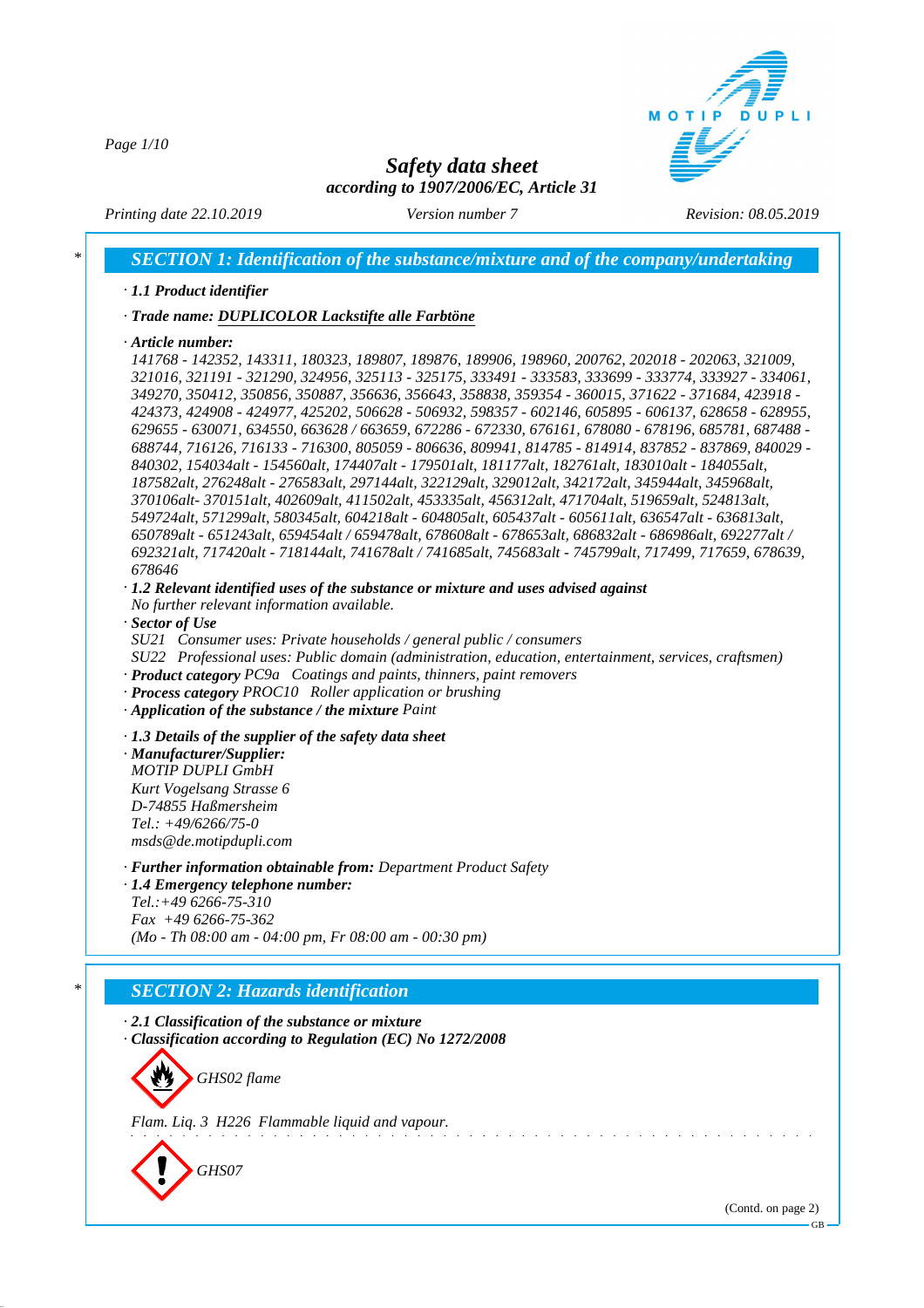*Page 2/10*

*Safety data sheet according to 1907/2006/EC, Article 31*

*Printing date 22.10.2019 Version number 7 Revision: 08.05.2019*

|                                |                                                                                                             | (Contd. of page 1) |
|--------------------------------|-------------------------------------------------------------------------------------------------------------|--------------------|
|                                | STOT SE 3 H336 May cause drowsiness or dizziness.                                                           |                    |
| $\cdot$ 2.2 Label elements     |                                                                                                             |                    |
|                                | · Labelling according to Regulation (EC) No 1272/2008                                                       |                    |
|                                | The product is classified and labelled according to the CLP regulation.                                     |                    |
| · Hazard pictograms            |                                                                                                             |                    |
|                                |                                                                                                             |                    |
|                                |                                                                                                             |                    |
|                                |                                                                                                             |                    |
| GHS02                          | GHS07                                                                                                       |                    |
|                                |                                                                                                             |                    |
| · Signal word Warning          |                                                                                                             |                    |
|                                | · Hazard-determining components of labelling:                                                               |                    |
| n-butyl acetate                |                                                                                                             |                    |
|                                | 2-methoxy-1-methylethyl acetate                                                                             |                    |
| · Hazard statements            |                                                                                                             |                    |
|                                | H226 Flammable liquid and vapour.                                                                           |                    |
|                                | H336 May cause drowsiness or dizziness.                                                                     |                    |
|                                | · Precautionary statements                                                                                  |                    |
| <i>P101</i>                    | If medical advice is needed, have product container or label at hand.                                       |                    |
| P102                           | Keep out of reach of children.                                                                              |                    |
| P210                           | Keep away from heat, hot surfaces, sparks, open flames and other ignition sources. No smoking.              |                    |
| P <sub>260</sub>               | Do not breathe vapours.                                                                                     |                    |
|                                | P304+P340 IF INHALED: Remove person to fresh air and keep comfortable for breathing.                        |                    |
| P403                           | Store in a well-ventilated place.                                                                           |                    |
| <i>P501</i>                    | Dispose of contents / container in accordance with regional regulations.                                    |                    |
|                                | · Additional information:                                                                                   |                    |
|                                | In container sizes up to 125ml the labelling can be reduced in accordance with Article 29 (2) in connection |                    |
|                                | with Annex I No. $1.5.2$ .                                                                                  |                    |
|                                | EUH066 Repeated exposure may cause skin dryness or cracking.                                                |                    |
| $\cdot$ 2.3 Other hazards      |                                                                                                             |                    |
|                                | · Results of PBT and vPvB assessment                                                                        |                    |
| · <b>PBT</b> : Not applicable. |                                                                                                             |                    |
|                                | $\cdot v$ PvB: Not applicable.                                                                              |                    |
|                                |                                                                                                             |                    |
|                                | <b>SECTION 3: Composition/information on ingredients</b>                                                    |                    |
|                                | 3.2 Chemical characterisation: Mixtures                                                                     |                    |
|                                | · Description: Mixture of substances listed below with nonhazardous additions.                              |                    |

| $CAS: 123-86-4$                   | <i>n-butyl</i> acetate                                 | $25 - 50\%$        |
|-----------------------------------|--------------------------------------------------------|--------------------|
| EINECS: 204-658-1                 | $\diamond$ Flam. Liq. 3, H226                          |                    |
| <i>Index number: 607-025-00-1</i> | $\bigotimes$ STOT SE 3, H336                           |                    |
| Reg.nr.: 01-2119485493-29         |                                                        |                    |
| CAS: 9004-70-0                    | cellulose nitrate                                      | $5 - 10\%$         |
|                                   | $\bigotimes$ Flam. Sol. 1, H228                        |                    |
| EC number: 905-588-0              | xylene                                                 | $5 - 10\%$         |
| Index number: 601-022-00-9        | $\otimes$ Flam. Liq. 3, H226                           |                    |
| Reg.nr.: 01-2119488216-32         | $\hat{\otimes}$ STOT RE 2, H373; Asp. Tox. 1, H304     |                    |
|                                   | Acute Tox. 4, H312; Acute Tox. 4, H332; Skin Irrit. 2, |                    |
|                                   | H315; Eye Irrit. 2, H319; STOT SE 3, H335              |                    |
| $CAS: 108-65-6$                   | 2-methoxy-1-methylethyl acetate                        | $2.5 - 5\%$        |
| EINECS: 203-603-9                 | $\bigotimes$ Flam. Liq. 3, H226                        |                    |
| <i>Index number: 607-195-00-7</i> | $\bigotimes$ STOT SE 3, H336                           |                    |
| Reg.nr.: 01-2119475791-29         |                                                        |                    |
|                                   |                                                        | (Contd. on page 3) |
|                                   |                                                        | GB                 |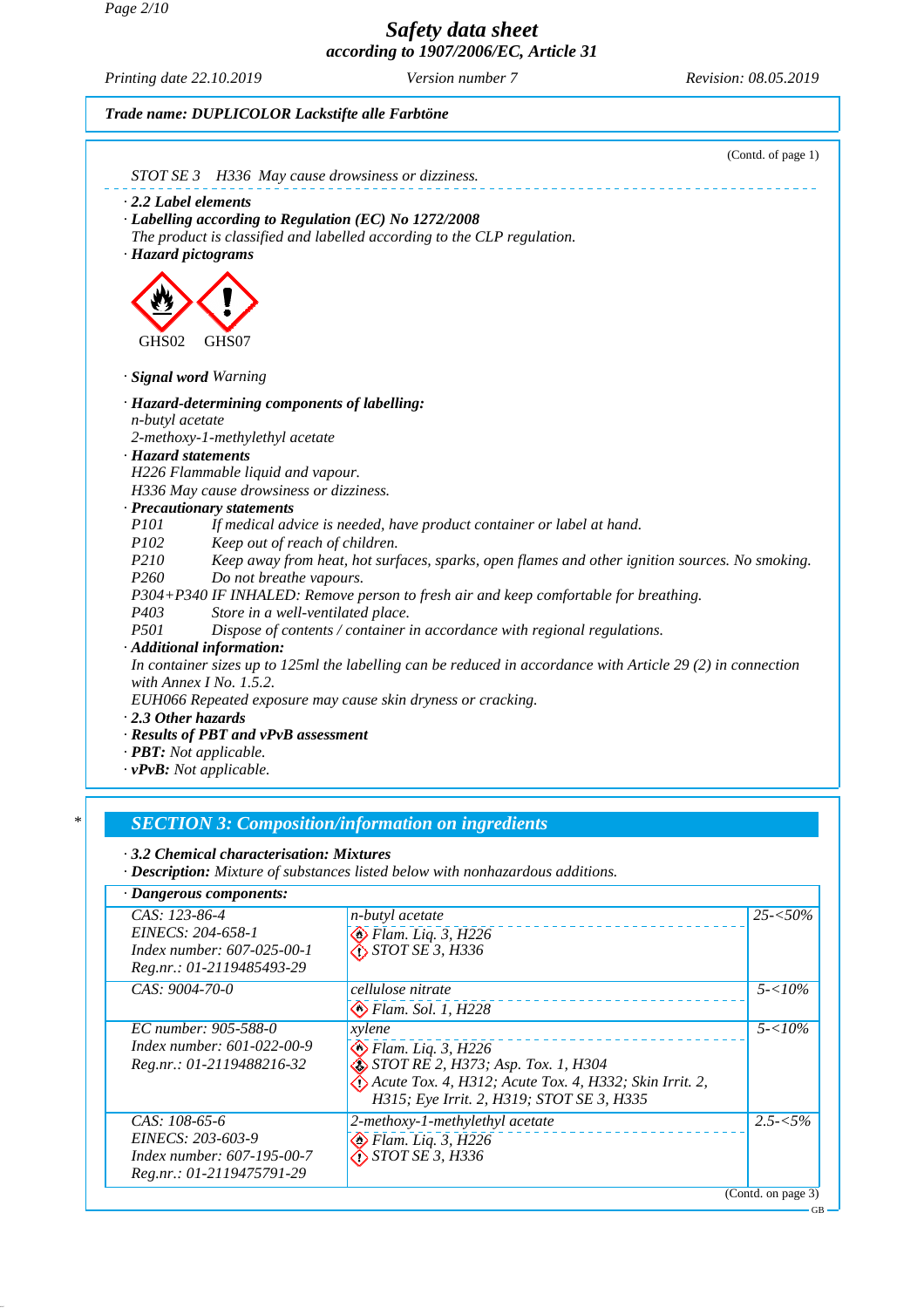*Printing date 22.10.2019 Version number 7 Revision: 08.05.2019*

### *Trade name: DUPLICOLOR Lackstifte alle Farbtöne*

|                                |                                                     | (Contd. of page 2) |
|--------------------------------|-----------------------------------------------------|--------------------|
| $CAS: 64-17-5$                 | ethanol                                             | $2.5 - 5\%$        |
| EINECS: 200-578-6              | $\bigotimes$ Flam. Liq. 2, H225                     |                    |
| Index number: 603-002-00-5     | $\bigotimes E$ ye Irrit. 2, H319                    |                    |
| Reg.nr.: 01-2119457610-43      |                                                     |                    |
| $CAS: 1333-86-4$               | Carbon black                                        | $< 2.5\%$          |
| EINECS: 215-609-9              | substance with a Community workplace exposure limit |                    |
| Reg.nr.: 01-2119384822-32-0032 |                                                     |                    |
| $CAS: 147-14-8$                | C.I.Pigment Blue 15                                 | $< 2.5\%$          |
| EINECS: 205-685-1              | substance with a Community workplace exposure limit |                    |
| Reg.nr.: 2119458771-32         |                                                     |                    |
| $CAS: 64742-82-1$              | naphtha (petroleum), hydrodesulphurized heavy       | $\leq 0.5\%$       |
| EINECS: 265-185-4              | $\otimes$ Flam. Liq. 3, H226                        |                    |
| Index number: 649-330-00-2     | STOT RE 1, H372; Asp. Tox. 1, H304                  |                    |
| Reg.nr.: 01-2119490979-12      | $\hat{\ll}$ Aquatic Chronic 1, H410                 |                    |

#### *· Additional information:*

*The content of Benzene (EINECS-Nr. 200-753-7) in the ingredients is less than 0,1% (Note P Annex 1A 1272/2008 EU), so the classification as carcinogen need not to apply.*

*xylene: Contains ethylbenzene CAS 100-41-4*

*For the wording of the listed hazard phrases refer to section 16.*

## *\* SECTION 4: First aid measures*

*· 4.1 Description of first aid measures*

- *· After inhalation: Supply fresh air; consult doctor in case of complaints.*
- *· After skin contact: Generally the product does not irritate the skin.*
- *· After eye contact: Rinse opened eye for several minutes under running water.*
- *· After swallowing: Drink plenty of water and provide fresh air. Call for a doctor immediately.*
- *· 4.2 Most important symptoms and effects, both acute and delayed No further relevant information available.*
- *· 4.3 Indication of any immediate medical attention and special treatment needed*

*No further relevant information available.*

## *\* SECTION 5: Firefighting measures*

- *· 5.1 Extinguishing media*
- *· Suitable extinguishing agents:*
- *CO2, powder or water spray. Fight larger fires with water spray or alcohol resistant foam.*
- *· For safety reasons unsuitable extinguishing agents: Water with full jet*
- *· 5.2 Special hazards arising from the substance or mixture*
- *During heating or in case of fire poisonous gases are produced.*
- *· 5.3 Advice for firefighters*
- *· Protective equipment: Mouth respiratory protective device.*

# *\* SECTION 6: Accidental release measures*

*· 6.1 Personal precautions, protective equipment and emergency procedures Ensure adequate ventilation Mount respiratory protective device. Wear protective equipment. Keep unprotected persons away. · 6.2 Environmental precautions: Do not allow to enter sewers/ surface or ground water. · 6.3 Methods and material for containment and cleaning up: Absorb with liquid-binding material (sand, diatomite, acid binders, universal binders, sawdust). Dispose contaminated material as waste according to item 13. Ensure adequate ventilation.*

*· 6.4 Reference to other sections See Section 7 for information on safe handling.*

(Contd. on page 4)

GB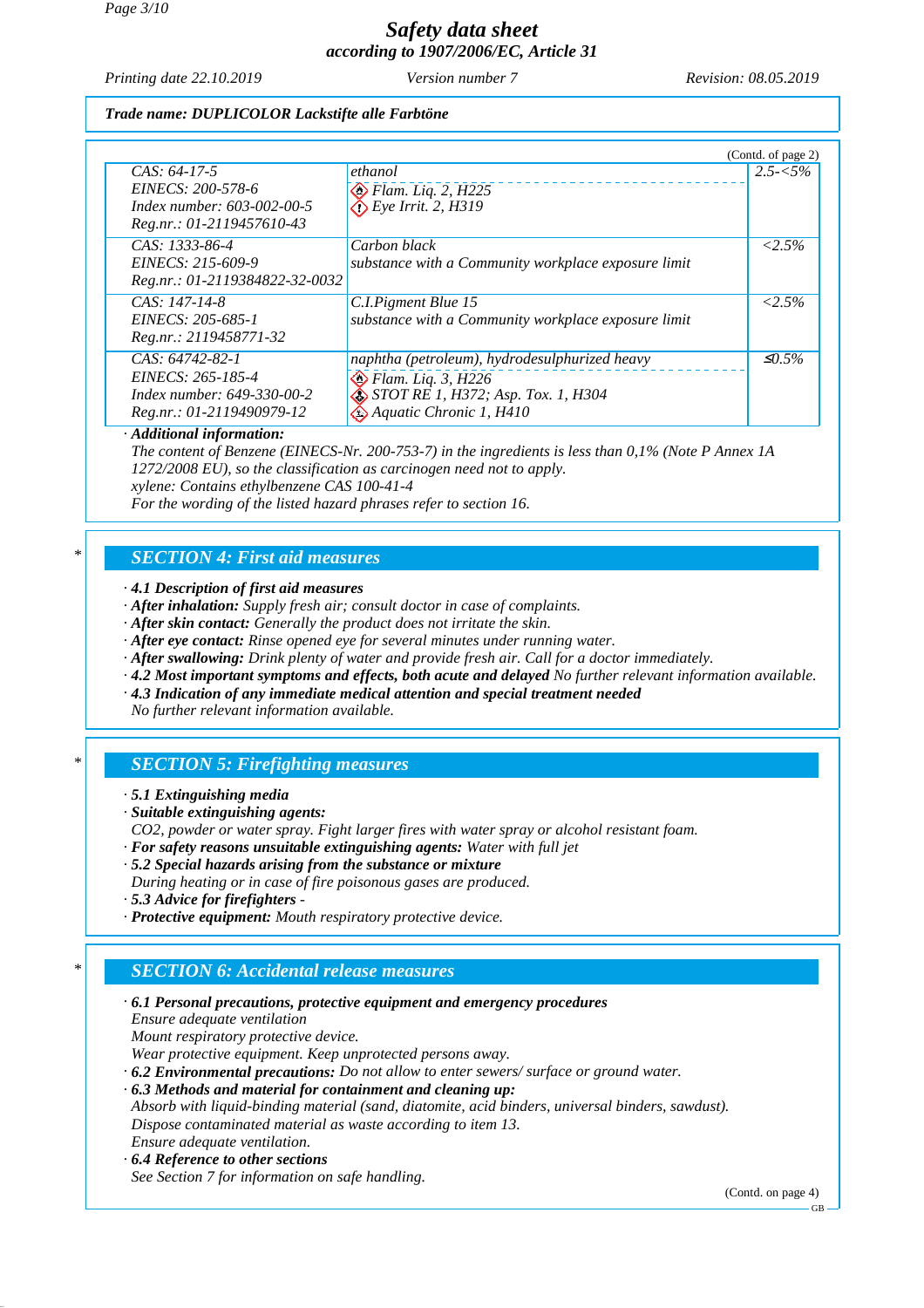*Printing date 22.10.2019 Version number 7 Revision: 08.05.2019*

(Contd. of page 3)

### *Trade name: DUPLICOLOR Lackstifte alle Farbtöne*

*See Section 8 for information on personal protection equipment. See Section 13 for disposal information.*

## *\* SECTION 7: Handling and storage*

*· 7.1 Precautions for safe handling Use only in well ventilated areas. Ensure good ventilation/exhaustion at the workplace. Prevent formation of aerosols.*

*· Information about fire - and explosion protection: Keep ignition sources away - Do not smoke. Protect against electrostatic charges. Keep respiratory protective device available.*

*· 7.2 Conditions for safe storage, including any incompatibilities*

- *· Storage:*
- *· Requirements to be met by storerooms and receptacles: No special requirements.*
- *· Information about storage in one common storage facility: Not required.*
- *· Further information about storage conditions: Keep container tightly sealed.*

*· Storage class: 3* 

*· 7.3 Specific end use(s) No further relevant information available.*

### *\* SECTION 8: Exposure controls/personal protection*

*· Additional information about design of technical facilities: No further data; see item 7.*

#### *· 8.1 Control parameters*

|        | · Ingredients with limit values that require monitoring at the workplace: |        |
|--------|---------------------------------------------------------------------------|--------|
|        | 123-86-4 n-butyl acetate                                                  |        |
|        | WEL Short-term value: 966 mg/m <sup>3</sup> , 200 ppm                     |        |
|        | Long-term value: 724 mg/m <sup>3</sup> , 150 ppm                          |        |
| xylene |                                                                           |        |
|        | WEL Short-term value: $441$ mg/m <sup>3</sup> , 100 ppm                   |        |
|        | Long-term value: $220$ mg/m <sup>3</sup> , 50 ppm                         |        |
|        | Sk: BMGV                                                                  |        |
|        | 108-65-6 2-methoxy-1-methylethyl acetate                                  |        |
|        | WEL Short-term value: 548 mg/m <sup>3</sup> , 100 ppm                     |        |
|        | Long-term value: $274$ mg/m <sup>3</sup> , 50 ppm                         |        |
|        | $S_k$                                                                     |        |
|        | 64-17-5 ethanol                                                           |        |
|        | WEL Long-term value: $1920$ mg/m <sup>3</sup> , 1000 ppm                  |        |
|        | 1333-86-4 Carbon black                                                    |        |
|        | WEL Short-term value: $7 \text{ mg/m}^3$                                  |        |
|        | Long-term value: $3.5 \text{ mg/m}^3$                                     |        |
|        | 147-14-8 C.I. Pigment Blue 15                                             |        |
|        | WEL Short-term value: $2 mg/m3$                                           |        |
|        | Long-term value: $1 \text{ mg/m}^3$                                       |        |
|        | dusts and mists, as Cu                                                    |        |
|        | · Ingredients with biological limit values:                               |        |
| xylene |                                                                           |        |
|        | BMGV 650 mmol/mol creatinine                                              |        |
|        | Medium: urine                                                             |        |
|        | Sampling time: post shift                                                 |        |
|        | Parameter: methyl hippuric acid                                           |        |
|        | (Contd. on page 5)                                                        |        |
|        |                                                                           | $GB -$ |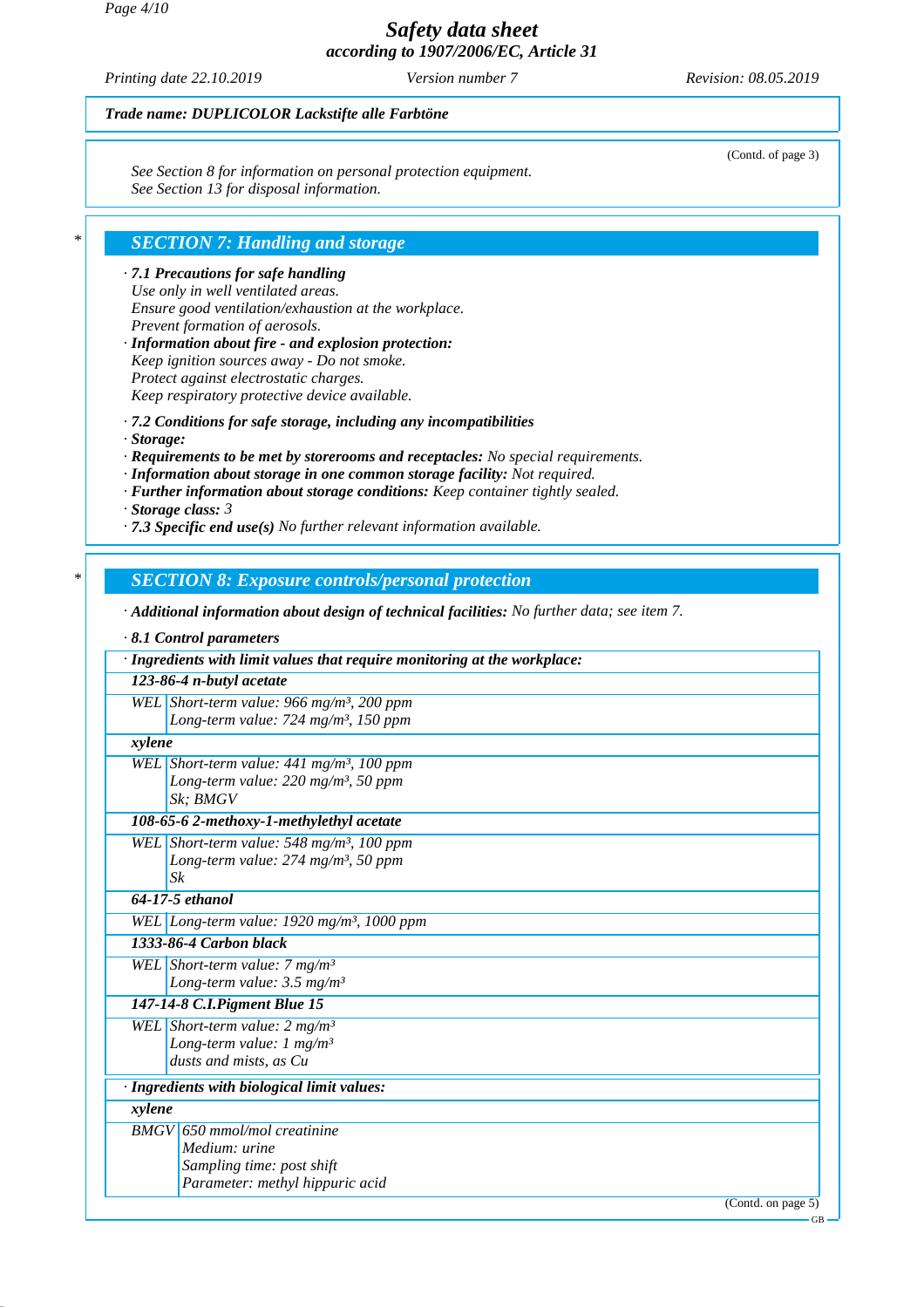*Page 5/10*

*Safety data sheet according to 1907/2006/EC, Article 31*

*Printing date 22.10.2019 Version number 7 Revision: 08.05.2019*

### *Trade name: DUPLICOLOR Lackstifte alle Farbtöne*



| $\sigma$ . The state $\sigma$ is the second when $\sigma$ is chemically proper from<br>$\cdot$ 9.1 Information on basic physical and chemical properties<br>General Information |                                    |                       |  |
|---------------------------------------------------------------------------------------------------------------------------------------------------------------------------------|------------------------------------|-----------------------|--|
|                                                                                                                                                                                 |                                    |                       |  |
| $\cdot$ Odour:                                                                                                                                                                  | Characteristic                     |                       |  |
| Odour threshold:<br>$\cdot$ pH-value:                                                                                                                                           | Not determined.<br>Not determined. |                       |  |
| $\cdot$ Change in condition<br>Melting point/freezing point:                                                                                                                    | Undetermined.                      |                       |  |
|                                                                                                                                                                                 |                                    | (Contd. on page $6$ ) |  |

GB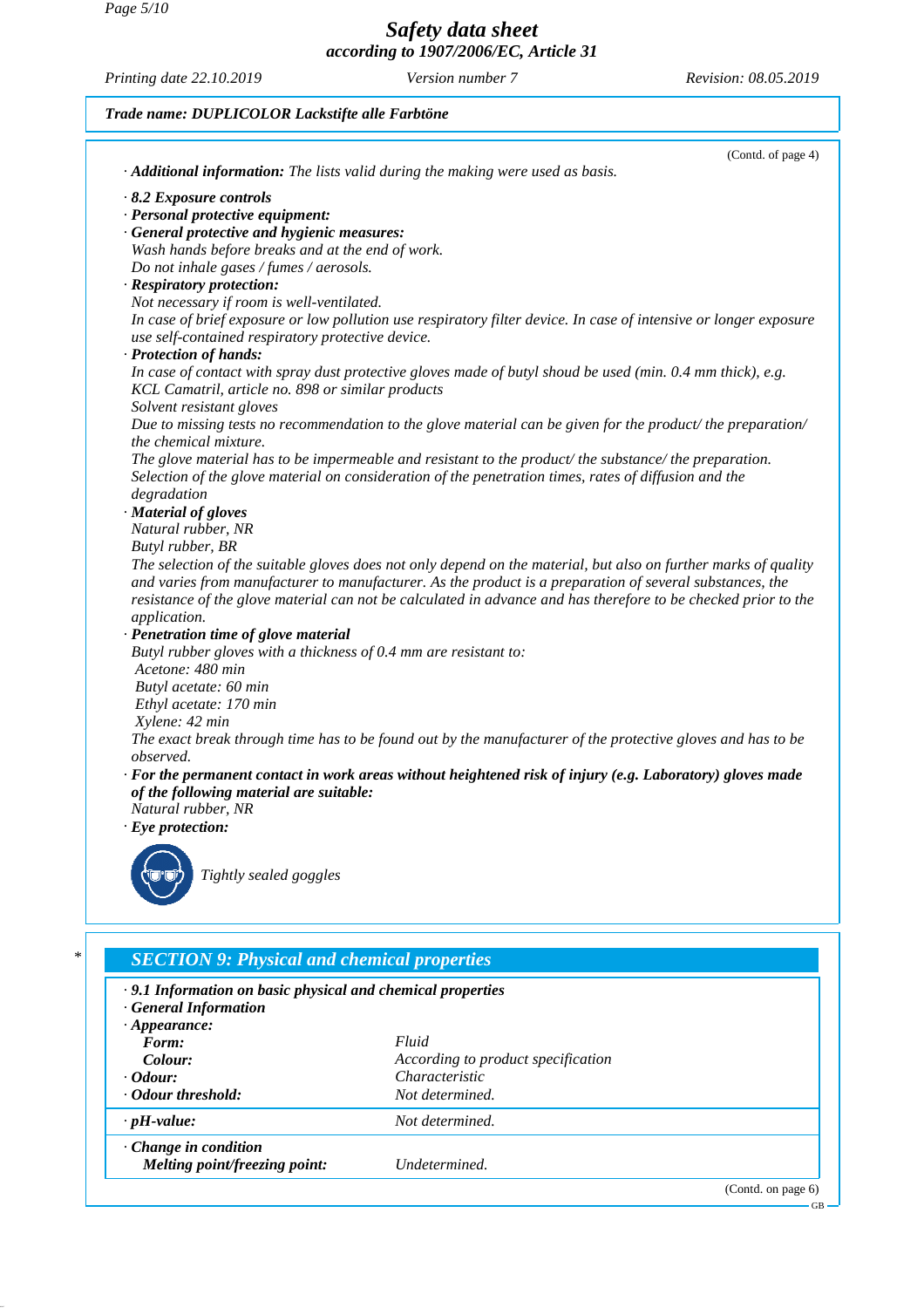*Printing date 22.10.2019 Version number 7 Revision: 08.05.2019*

### *Trade name: DUPLICOLOR Lackstifte alle Farbtöne*

|                                                           | (Contd. of page 5)                                                                              |
|-----------------------------------------------------------|-------------------------------------------------------------------------------------------------|
| Initial boiling point and boiling range: 78 °C (172.4 °F) |                                                                                                 |
| $\cdot$ Flash point:                                      | 27 °C (80.6 °F)                                                                                 |
| · Flammability (solid, gas):                              | Not applicable.                                                                                 |
| · Ignition temperature:                                   | 180 °C (356 °F)                                                                                 |
| · Decomposition temperature:                              | Not determined.                                                                                 |
| $\cdot$ Explosive properties:                             | Product is not explosive. However, formation of explosive air/<br>vapour mixtures are possible. |
| · Explosion limits:                                       |                                                                                                 |
| Lower:                                                    | 1.2 Vol $\%$                                                                                    |
| Upper:                                                    | 7.5 Vol %                                                                                       |
| $\cdot$ Vapour pressure at 20 $\cdot$ C (68 $\cdot$ F):   | 13 hPa $(9.8 \, \text{mm Hg})$                                                                  |
| $\cdot$ Density at 20 $\cdot$ C (68 $\cdot$ F):           | $1 g/cm^3$ (8.3 lbs/gal)                                                                        |
| $\cdot$ Relative density                                  | Not determined.                                                                                 |
| · Vapour density                                          | Not determined.                                                                                 |
| $\cdot$ Evaporation rate                                  | Not determined.                                                                                 |
| · Solubility in / Miscibility with                        |                                                                                                 |
| water:                                                    | Not miscible or difficult to mix.                                                               |
| · Partition coefficient: n-octanol/water:                 | Not determined.                                                                                 |
| · Viscosity:                                              |                                                                                                 |
| Dynamic:                                                  | Not determined.                                                                                 |
| Kinematic at 20 $\textdegree$ C (68 $\textdegree$ F):     | 90 s (ISO 4 mm)                                                                                 |
| · Solvent content:                                        |                                                                                                 |
| Organic solvents:                                         | 55.8%                                                                                           |
| $VOC$ (EC)                                                |                                                                                                 |
|                                                           | 536.0 g/l                                                                                       |
| $\cdot$ VOC-EU%                                           | 55.83 %                                                                                         |
| · Solids content:                                         | 44.2%                                                                                           |
| .9.2 Other information                                    | No further relevant information available.                                                      |
|                                                           |                                                                                                 |

### *\* SECTION 10: Stability and reactivity*

*· 10.1 Reactivity No further relevant information available.*

*· 10.2 Chemical stability*

*· Thermal decomposition / conditions to be avoided: No decomposition if used according to specifications.*

- *· 10.3 Possibility of hazardous reactions No dangerous reactions known.*
- *· 10.4 Conditions to avoid No further relevant information available.*
- *· 10.5 Incompatible materials: No further relevant information available.*
- *· 10.6 Hazardous decomposition products: No dangerous decomposition products known.*

# *\* SECTION 11: Toxicological information*

*· 11.1 Information on toxicological effects*

*· Acute toxicity Based on available data, the classification criteria are not met.*

| · LD/LC50 values relevant for classification: |                            |                                          |  |
|-----------------------------------------------|----------------------------|------------------------------------------|--|
|                                               | $123-86-4$ n-butyl acetate |                                          |  |
| Oral                                          | LD50                       | $10800$ mg/kg (rat) (OECD 401)           |  |
| Dermal                                        | LD50                       | $ >17600$ mg/kg (rabbit)                 |  |
|                                               |                            | Inhalative $ LCS0/4 h  > 21 mg/m3$ (rat) |  |
|                                               |                            | (Contd. on page 7)                       |  |

GB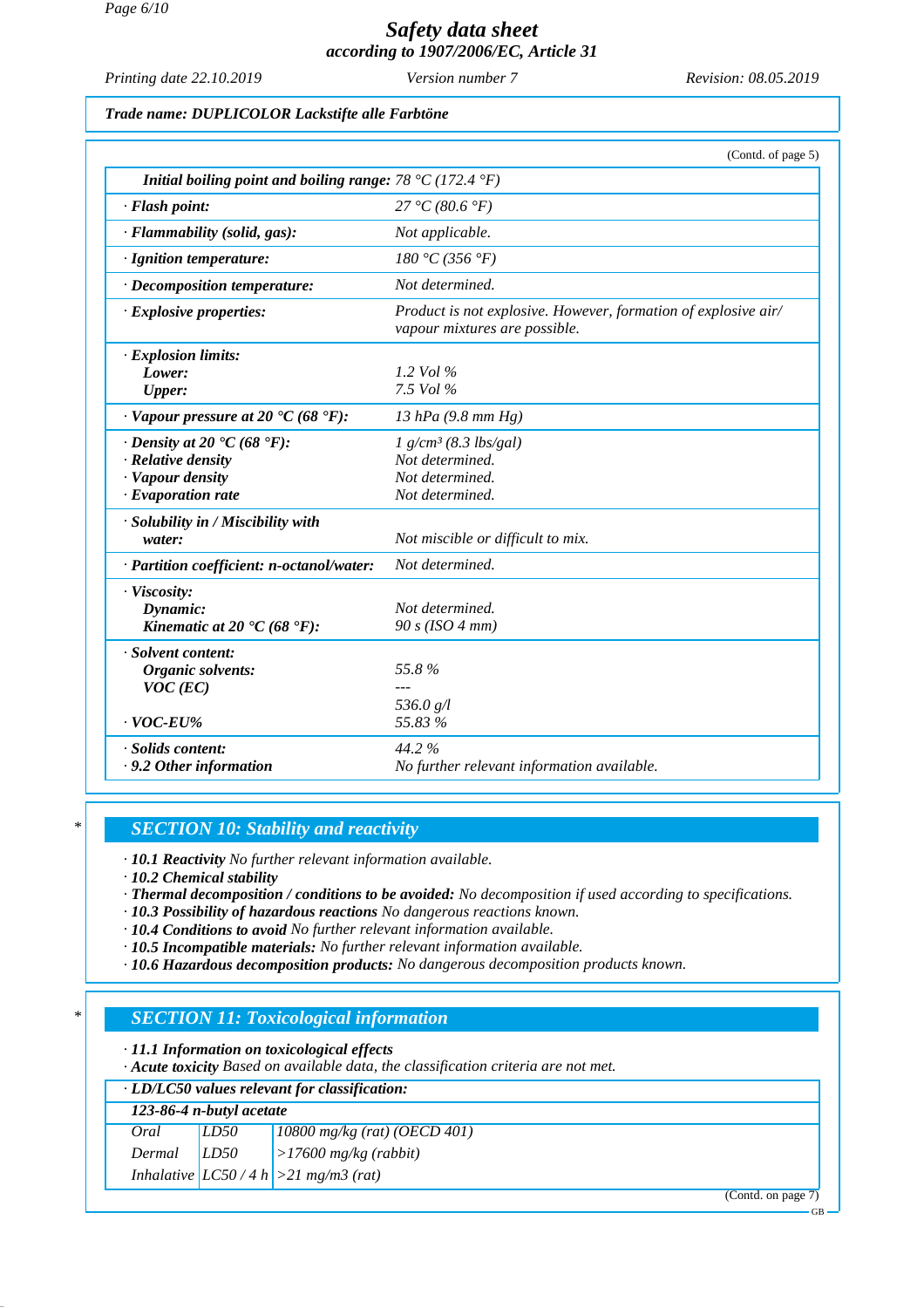*Printing date 22.10.2019 Version number 7 Revision: 08.05.2019*

#### *Trade name: DUPLICOLOR Lackstifte alle Farbtöne*

|                 |                                                          | (Contd. of page 6)                          |  |
|-----------------|----------------------------------------------------------|---------------------------------------------|--|
| xylene          |                                                          |                                             |  |
| Oral            | LD50                                                     | $3523$ mg/kg (rat)                          |  |
| Dermal          | LD50                                                     | $2000$ mg/kg (rabbit)                       |  |
|                 |                                                          | Inhalative $ LCS0/4 h $ 29000 mg/m3 (rat)   |  |
|                 |                                                          | 108-65-6 2-methoxy-1-methylethyl acetate    |  |
| Oral            | LD50                                                     | $8530$ mg/kg (rat)                          |  |
| Dermal          | LD50                                                     | $>$ 5000 mg/kg (rabbit)                     |  |
|                 |                                                          | Inhalative $ LCS0/4 h  > 10000 mg/m3$ (rat) |  |
| 64-17-5 ethanol |                                                          |                                             |  |
| Oral            | LD50                                                     | $10470$ mg/kg (rat)                         |  |
| Dermal          | LD50                                                     | $>$ 2000 mg/kg (rat)                        |  |
|                 | Inhalative $LC50/4h$                                     | $120$ mg/l (rat)                            |  |
|                 | 64742-82-1 naphtha (petroleum), hydrodesulphurized heavy |                                             |  |
| Oral            | LD50                                                     | $>$ 5000 mg/kg (rat) (OECD 401)             |  |
| Dermal          | LD50                                                     | $>$ 2000 mg/kg (rab) (OECD 402)             |  |

*· Primary irritant effect:*

*· Skin corrosion/irritation Based on available data, the classification criteria are not met.*

*· Serious eye damage/irritation Based on available data, the classification criteria are not met.*

*· Respiratory or skin sensitisation Based on available data, the classification criteria are not met.*

*· CMR effects (carcinogenity, mutagenicity and toxicity for reproduction)*

*· Germ cell mutagenicity Based on available data, the classification criteria are not met.*

*· Carcinogenicity Based on available data, the classification criteria are not met.*

*· Reproductive toxicity Based on available data, the classification criteria are not met.*

*· STOT-single exposure*

*May cause drowsiness or dizziness.*

*· STOT-repeated exposure Based on available data, the classification criteria are not met.*

*· Aspiration hazard Based on available data, the classification criteria are not met.*

## *\* SECTION 12: Ecological information*

*· 12.1 Toxicity*

*· Aquatic toxicity:*

*xylene*

*EC50 / 48 h 7.4 mg/l (daphnia magna)*

*LC50 / 96 h 13.5 mg/l (fish)*

*108-65-6 2-methoxy-1-methylethyl acetate*

*EC50 / 48 h >500 mg/l (daphnia magna)*

*LC50 / 96 h 100-180 mg/l (oncorhynchus mykiss / Regenbogenforelle)*

*64-17-5 ethanol*

*LC50/96h 13000 mg/l (oncorhynchus mykiss / Regenbogenforelle)*

*EC50 / 48 h 12900 mg/l (algae)*

*LC50 / 48 h 12340 mg/l (daphnia magna)*

*· 12.2 Persistence and degradability No further relevant information available.*

*· 12.3 Bioaccumulative potential No further relevant information available.*

*· 12.4 Mobility in soil No further relevant information available.*

*· Additional ecological information:*

*· General notes:*

*Water hazard class 1 (German Regulation) (Self-assessment): slightly hazardous for water Do not allow undiluted product or large quantities of it to reach ground water, water course or sewage system.*

(Contd. on page 8)

GB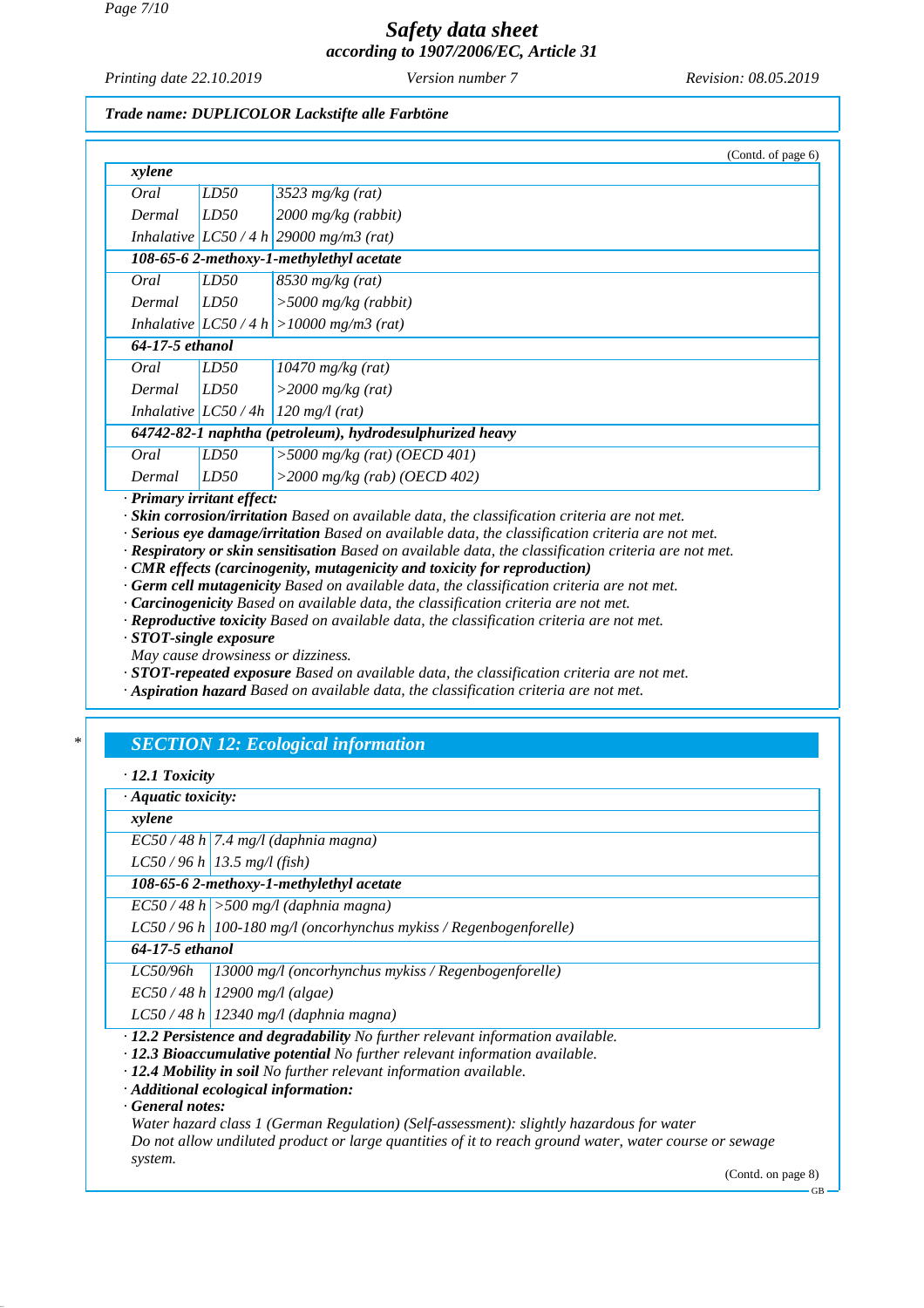*Page 8/10*

## *Safety data sheet according to 1907/2006/EC, Article 31*

*Printing date 22.10.2019 Version number 7 Revision: 08.05.2019*

(Contd. of page 7)

#### *Trade name: DUPLICOLOR Lackstifte alle Farbtöne*

#### *· 12.5 Results of PBT and vPvB assessment*

- *· PBT: Not applicable.*
- *· vPvB: Not applicable.*

*· 12.6 Other adverse effects No further relevant information available.*

### *\* SECTION 13: Disposal considerations*

#### *· 13.1 Waste treatment methods*

*· Recommendation*

*Must not be disposed together with household garbage. Do not allow product to reach sewage system.*

*· European waste catalogue*

*08 01 11\* waste paint and varnish containing organic solvents or other hazardous substances*

*15 01 04 metallic packaging*

*15 01 10\* packaging containing residues of or contaminated by hazardous substances*

*· Uncleaned packaging:*

*· Recommendation: Disposal must be made according to official regulations.*

| $\cdot$ 14.1 UN-Number<br>· ADR, IMDG, IATA       | <b>UN1263</b>               |
|---------------------------------------------------|-----------------------------|
| $\cdot$ 14.2 UN proper shipping name              |                             |
| $\cdot$ ADR                                       | <b>1263 PAINT</b>           |
| · IMDG, IATA                                      | <b>PAINT</b>                |
| · 14.3 Transport hazard class(es)                 |                             |
| $\cdot$ ADR                                       |                             |
|                                                   |                             |
| · Class                                           | $3$ (F1) Flammable liquids. |
| $-Label$                                          | $\overline{3}$              |
|                                                   | 3 Flammable liquids.        |
|                                                   |                             |
| · Class                                           |                             |
| $\cdot$ Label                                     | 3                           |
| · 14.4 Packing group                              |                             |
| · ADR, IMDG, IATA                                 | III                         |
| · 14.5 Environmental hazards:                     | Not applicable.             |
| · 14.6 Special precautions for user               | Warning: Flammable liquids. |
| · Danger code (Kemler):                           | 33                          |
| · EMS Number:                                     | $F-E,S-E$                   |
| · Stowage Category                                | A                           |
| · 14.7 Transport in bulk according to Annex II of |                             |

GB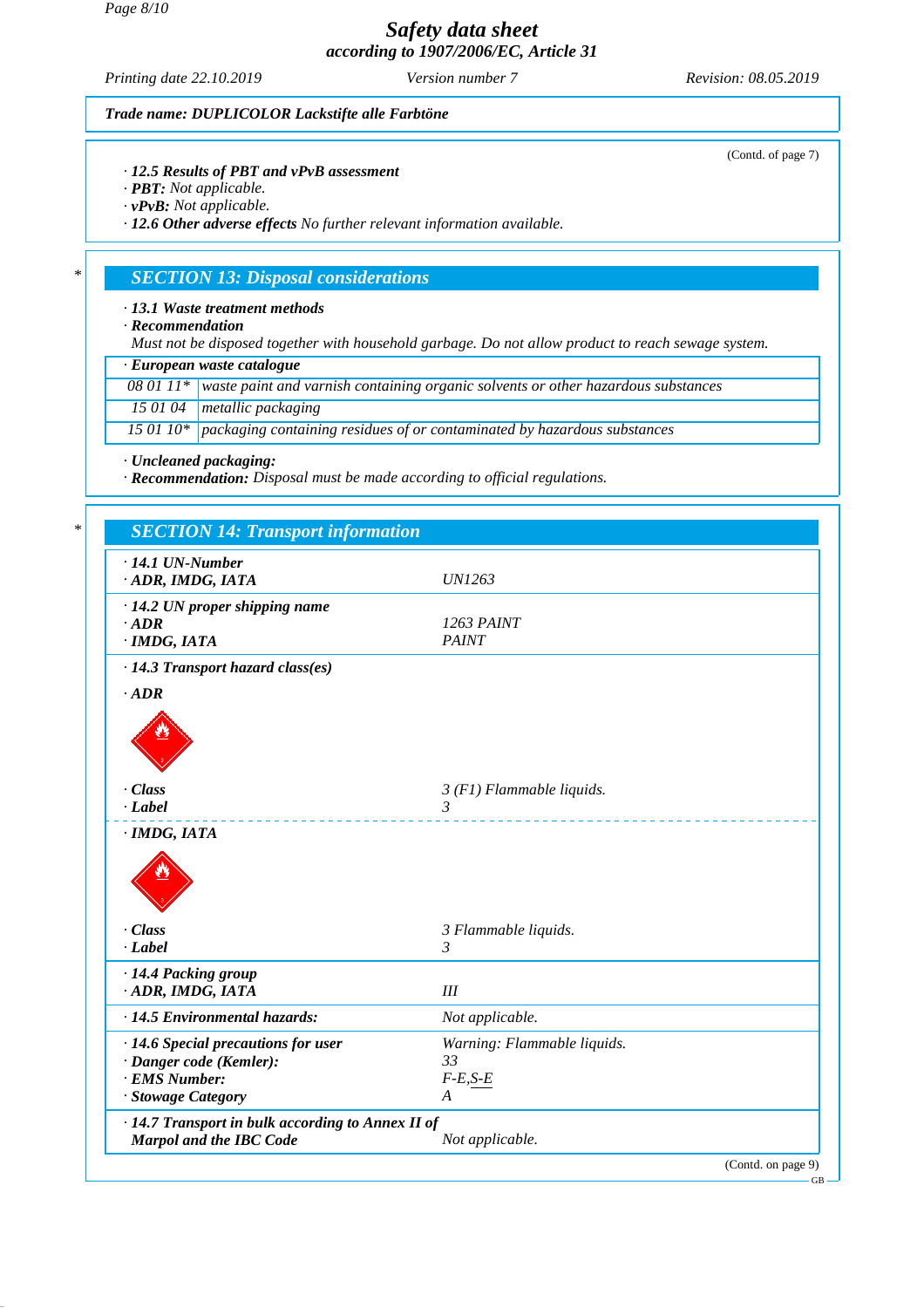*Printing date 22.10.2019 Version number 7 Revision: 08.05.2019*

*Trade name: DUPLICOLOR Lackstifte alle Farbtöne*

|                                           | (Contd. of page 8)                                |
|-------------------------------------------|---------------------------------------------------|
| $\cdot$ Transport/Additional information: |                                                   |
| $\cdot$ ADR                               |                                                   |
| $\cdot$ Limited quantities (LQ)           | 5L                                                |
| $\cdot$ Excepted quantities (EQ)          | Code: El                                          |
|                                           | Maximum net quantity per inner packaging: 30 ml   |
|                                           | Maximum net quantity per outer packaging: 1000 ml |
| · Transport category                      | 3                                                 |
| · Tunnel restriction code                 | D/E                                               |
| $\cdot$ IMDG                              |                                                   |
| $\cdot$ Limited quantities (LQ)           | 5L                                                |
| $\cdot$ Excepted quantities (EQ)          | Code: El                                          |
|                                           | Maximum net quantity per inner packaging: 30 ml   |
|                                           | Maximum net quantity per outer packaging: 1000 ml |
| · UN "Model Regulation":                  | UN 1263 PAINT, 3, III                             |

## *\* SECTION 15: Regulatory information*

*· 15.1 Safety, health and environmental regulations/legislation specific for the substance or mixture*

- *· Directive 2012/18/EU*
- *· Qualifying quantity (tonnes) for the application of lower-tier requirements 5,000 t*
- *· Qualifying quantity (tonnes) for the application of upper-tier requirements 50,000 t*
- *· REGULATION (EC) No 1907/2006 ANNEX XVII Conditions of restriction: 3*
- *· National regulations:*
- *· Other regulations, limitations and prohibitive regulations*

*· Substances of very high concern (SVHC) according to REACH, Article 57*

*None of the ingredients is listed.*

*· 15.2 Chemical safety assessment: A Chemical Safety Assessment has not been carried out.*

### *\* SECTION 16: Other information*

*This information is based on our present knowledge. However, this shall not constitute a guarantee for any specific product features and shall not establish a legally valid contractual relationship.*

#### *· Relevant phrases*

*H225 Highly flammable liquid and vapour.*

- *H226 Flammable liquid and vapour.*
- *H228 Flammable solid.*
- *H304 May be fatal if swallowed and enters airways.*
- *H312 Harmful in contact with skin.*
- *H315 Causes skin irritation.*

*H319 Causes serious eye irritation.*

*H332 Harmful if inhaled.*

*H335 May cause respiratory irritation.*

*H336 May cause drowsiness or dizziness.*

*H372 Causes damage to organs through prolonged or repeated exposure.*

*H373 May cause damage to organs through prolonged or repeated exposure.*

*H410 Very toxic to aquatic life with long lasting effects.*

#### *· Abbreviations and acronyms:*

*RID: Règlement international concernant le transport des marchandises dangereuses par chemin de fer (Regulations Concerning the International Transport of Dangerous Goods by Rail)*

*IATA-DGR: Dangerous Goods Regulations by the "International Air Transport Association" (IATA)*

*ICAO: International Civil Aviation Organisation*

*ADR: Accord européen sur le transport des marchandises dangereuses par Route (European Agreement concerning the International Carriage of Dangerous Goods by Road)*

(Contd. on page 10)

GB